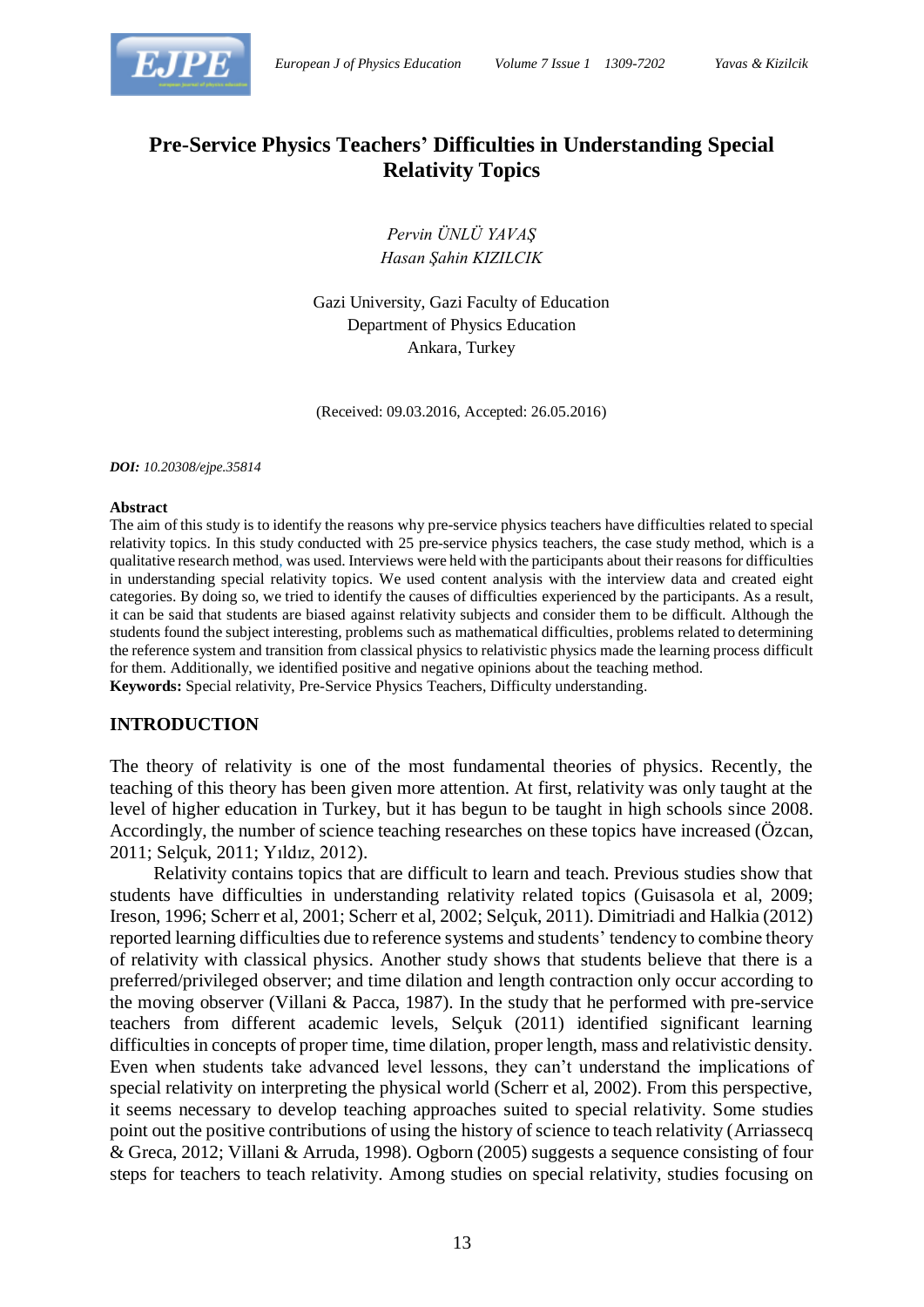

teaching by visualisation occupy an important place (Carr & Bossomaier, 2011; Henriksen et al,2014; Kortemeyer et al, 2013; Kraus, 2008; McGrath et al, 2010; Savage et al, 2007; Smith, 2011; Wegener et al, 2012). Al-Khalili (2003) shares his ideas about teaching relativity using topics that most people find interesting, such as time travel. Some studies have suggestions on laboratory experiment about relativity (Singh, Singh & Hareet, 2011; Singh, 2013).

In studies that investigate the difficulties of students related to relativity, difficulties were identified based on students' answers to relativity-related questions. Although there are several studies in the literature in which difficulties experienced by students in physics are investigated, there is no study that investigates the reasons why students have relativity-related difficulties by asking students about these difficulties. Therefore, this study differs from other studies in terms of the method used to determine the reasons why students have difficulties in relativity topics. The aim of this study is to identify the reasons why pre-service physics teachers have difficulties related to relativity topics. The research question is "Why do pre-service physics teachers have difficulties related to relativity topics?"

#### **METHOD**

This study is a qualitative research. The reason for qualitative research is because it was intended to achieve analytic generalization rather than generalizing the results for the population. Analytical generalization aims to reach certain conclusions or theories through a limited number of participants or information sources (Altunışık et al., 2002). The research method of the study is similar to the case study. Case study is defined as "in-depth review focusing on a current case, event, situation or set" (Yin, 1994). In other words, case study is an in-depth study seeking answers for "how" and "why" questions (Yıldırım & Şimşek, 2006). Case study involves an interest towards the process rather than the results, the context rather than a specific variable, reviewing and finding rather than proving (Merriam, 1998). How the research was conducted as described below.

The study was performed during a special relativity course. The subject of special relativity was taught by dividing it into topics of Relativity of Time, Relativity of Length, Lorentz Transformation Equations, Lorentz Velocity Transformation Equations, Relative Momentum and Relative Energy.

#### *Participant Selection*

This study was conducted with pre-service teachers taking the Special Relativity course. The study was conducted during the Spring Semester of 2014 with 25 pre-service physics teachers. Pre-service physics teachers take this course in the  $6<sup>th</sup>$  semester. In the semester in which this study was conducted, four of the participants were in the 6<sup>th</sup> semester of their university education, nine participants were in the  $8<sup>th</sup>$  semester, nine participants were in the  $10<sup>th</sup>$  semester, and five participants were in the  $12<sup>th</sup>$  semester or above. The high number of pre-service teachers repeating the course, which is supposed to be taken in the  $6<sup>th</sup>$  semester, can be seen as an indicator of difficulties experienced in relation to the course. The aim of this study is to identify the reasons behind these difficulties. Therefore, purposive sampling was preferred and all students taking the course in the related semester were included in the study.

*Data Collection Method*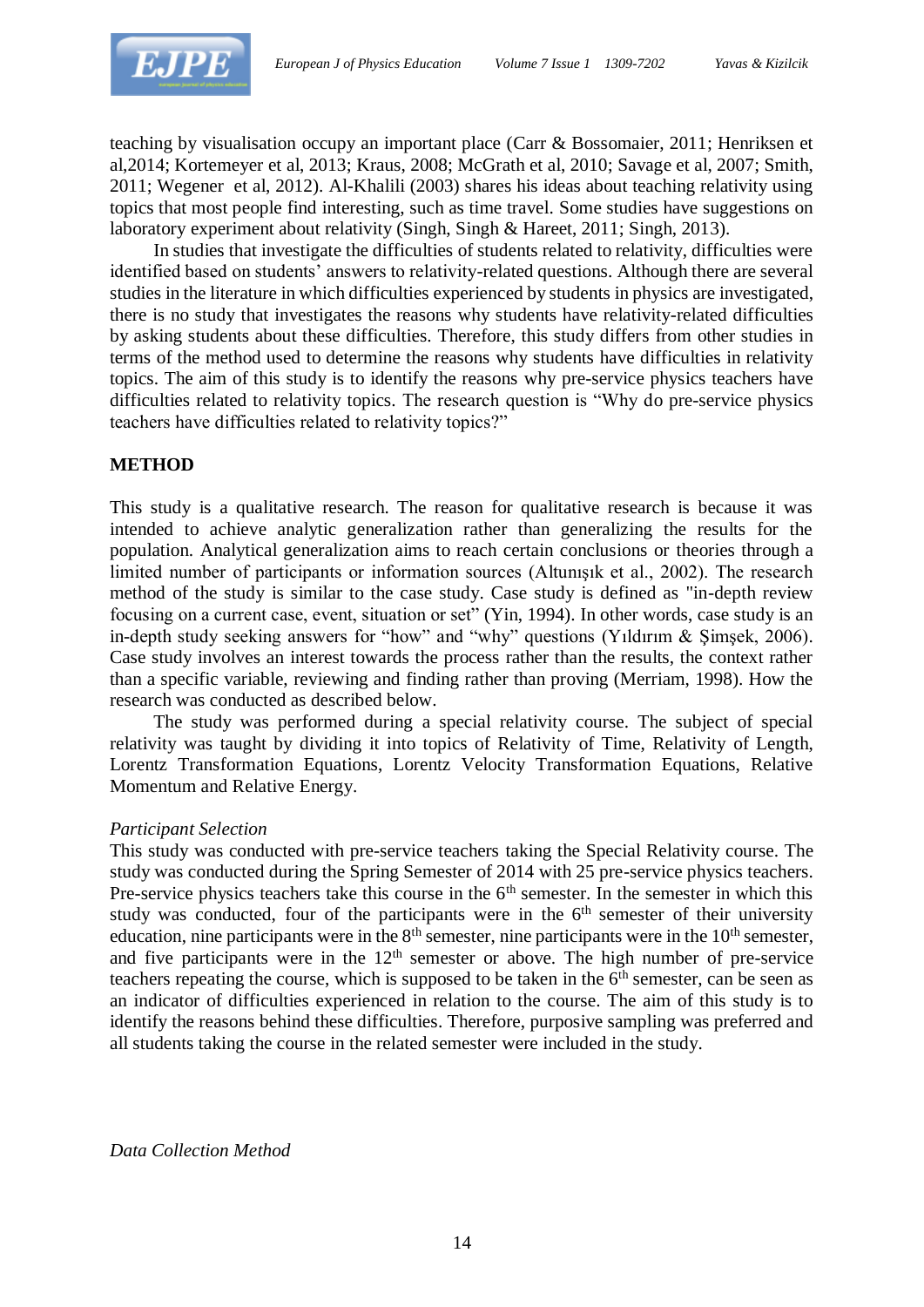

Data collection was carried out in two stages. In the first stage, the participants were asked to write down why they thought each topic was easy or difficult for them. There was no time limit at this stage.

In the second stage, interviews were held with the participants to further investigate their difficulties and better understand the papers written by the participants. During these interviews, some participants changed or made additions to some of their statements and explained them in detail. Thus, attempts were made to find out the opinions of the participants more clearly and deeply. There was no time limit for the interviews either.

#### *Data Analysis Method*

Description papers and interview notes, which are qualitative data sources, were considered as the raw data. The raw data was evaluated using the content analysis method. The main purpose of the content analysis is to find the concepts and relations that explain the data obtained (Yıldırım & Şimşek, 2006). The content analysis method was used in order to identify the data, bring the similar data together within the framework of certain concepts and themes and reveal the truth that might be hidden in the data (Aslan, 2009). To this end, the raw data was encoded. Samples for how the codes were identified are as follows:

Participant A11: *"I had trouble because they are abstract concepts, I couldn't imagine them."*,

"RE-3: It was difficult for me because the concepts were abstract" is taken as the code name.

Participant A24: "*I have difficulties because relativity of time is abstract. For example, the twins paradox. I can't associate it with daily life*.", "RT-18: I cannot adapt to daily life" is taken as the code name.

Participant A11: "*The formulas are not difficult. It is easy to solve the problems when you determine in which reference system the quantities were measured.*", "LTE-1: It's difficult to identify quantities in Reference Systems" and "LTE-6: The formulas are easy" are taken as the two different code names.

The codes were divided into categories and grouped together using their similar features. The principle of "coding according to concepts concluded from the data", which was suggested by Strauss and Corbin (1990) was used for coding. The codes were divided into eight categories in total. The said categories are shown in Table 1 with examples. The examples given in Table 1 were taken from written expressions of the participants or used during the interview as a description for that category. The participants were number from A1 to A25.

| Category | <b>Description</b><br><b>Examples</b>                                                                                                                                                                              |                                                                                                                                                                                                                                                                                                                                             |  |  |  |
|----------|--------------------------------------------------------------------------------------------------------------------------------------------------------------------------------------------------------------------|---------------------------------------------------------------------------------------------------------------------------------------------------------------------------------------------------------------------------------------------------------------------------------------------------------------------------------------------|--|--|--|
| C1       | Difficulties in problem solving,<br>difficulties related to correlations,<br>difficulties related to<br>mathematical competence, and<br>difficulties related to<br>measurements in different<br>reference systems. | A4: "I get confused when I'm supposed to write<br>which quantity in the equation (when solving a<br>problem)."<br>A7: "It is difficult to determine in which reference<br>system the quantities were measured in the<br>problems."<br>A11: "The formulas are not difficult. It is easy to<br>solve the problems when you determine in which |  |  |  |
|          |                                                                                                                                                                                                                    | reference system the quantities were measured."                                                                                                                                                                                                                                                                                             |  |  |  |

*Table 1. Categories and Descriptions*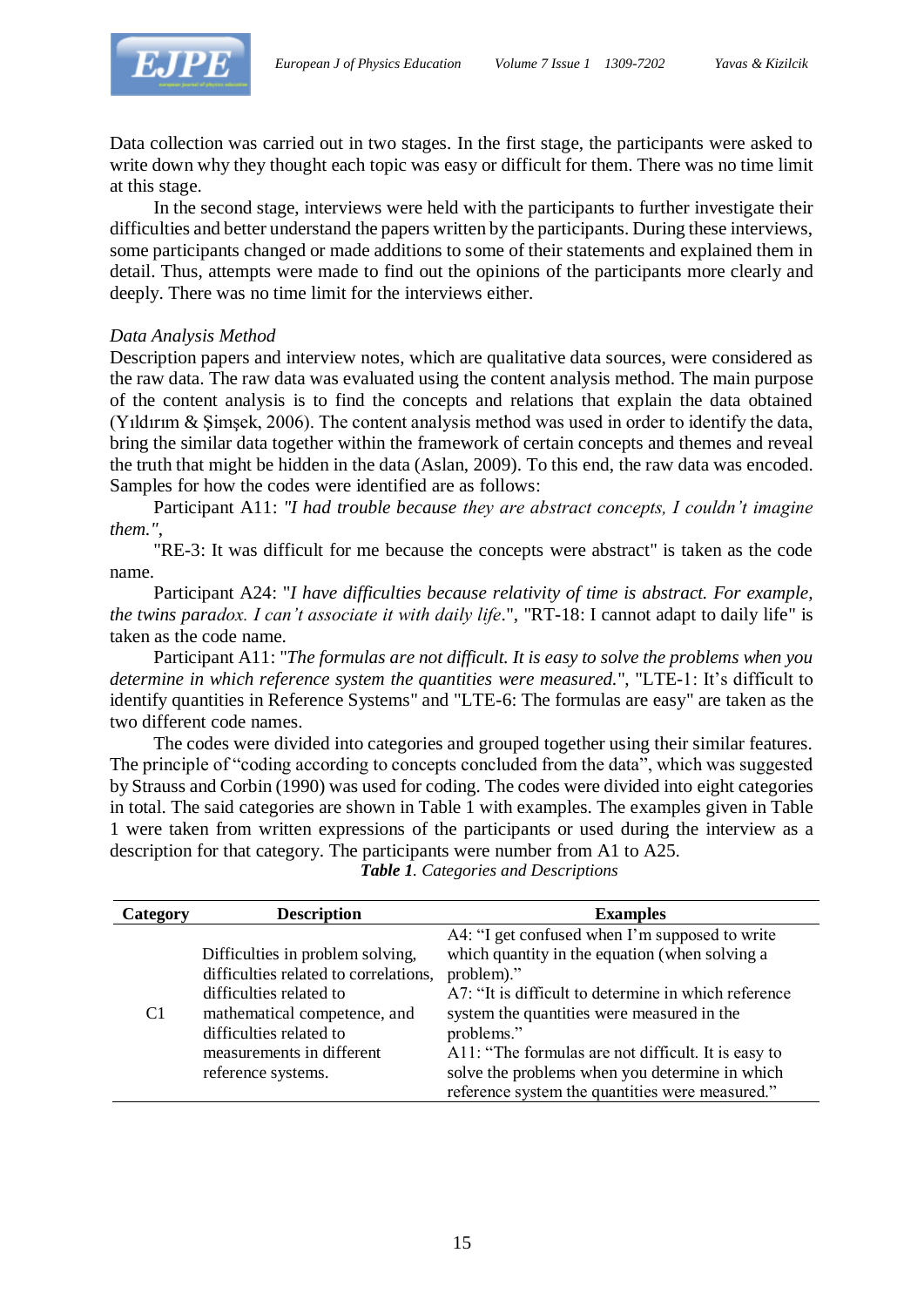

| C <sub>2</sub> | Explaining the topic by giving<br>examples from real life, using<br>thought experiments, by<br>dramatizing, watching<br>documentaries.                                                                                                                                                                    | A5: "Understanding the thought experiences requires<br>effort."<br>A15: "It was not hard for me to accept the relativity<br>of time, I had read a book before because I had<br>thought time travel was interesting."<br>A18: "It is easier to solve problems with pictures and<br>images, but it is hard to imagine other problems."                                                                                                                                               |
|----------------|-----------------------------------------------------------------------------------------------------------------------------------------------------------------------------------------------------------------------------------------------------------------------------------------------------------|------------------------------------------------------------------------------------------------------------------------------------------------------------------------------------------------------------------------------------------------------------------------------------------------------------------------------------------------------------------------------------------------------------------------------------------------------------------------------------|
| C <sub>3</sub> | Bias, interest/liking towards the<br>topic, caring/not caring for the<br>topic, contradiction to common<br>sense/anticipations.                                                                                                                                                                           | A19: " there were conclusions that contradicted<br>with my common sense in the snake example, such<br>as the closing times of the doors."<br>A22: "they scared me saying this course was very<br>difficult, I was influenced by them."<br>A2: "nothing is easy in modern physics."                                                                                                                                                                                                 |
| C <sub>4</sub> | Difficulties related to transition<br>from classical physics to modern<br>physics, difficulties from<br>classical physics, difficulties<br>related to separating and<br>associating classical physics and<br>relativistic physics, difficulties<br>related to changes in definitions<br>of some concepts. | A3: "(in classical physics) we were only talking<br>about a single time (compared to reference systems).<br>It is very difficult to transit from the idea of classical<br>time to relative time."<br>A17: "I have always found the topic of energy very<br>confusing.  I passed the mechanics course by<br>memorizing."<br>A19: "I clearly understood the concept of relative<br>momentum, because I had understood the concept of<br>momentum in classical physics very clearly." |
| C <sub>5</sub> | Difficulties in associating the<br>topics of relativity with each<br>other.                                                                                                                                                                                                                               | A4: "It is confusing that the length shortens while the<br>time expands."<br>A6: "After learning the concept of relativity in the<br>beginning, it was easier to understand (relative<br>moment)."<br>A24: "I understand the length shortening. But I<br>can't associate it with Lorentz transformation<br>equations."                                                                                                                                                             |
| C <sub>6</sub> | Difficulties related to its requiring<br>effort, studying and extra time to<br>understand, difficulties related to<br>memorising, whether the student<br>took the class before or not.                                                                                                                    | A1: "it is difficult because it requires effort, it's<br>not easy to understand."<br>A6: "I didn't understand the topic the first time I took<br>the course. It is possible to understand it when you<br>study."<br>A25: "It took me 2-3 months to change the<br>concept of time that I was used to."                                                                                                                                                                              |
| C7             | Difficulties related to<br>concreteness and abstractness of<br>the concepts involved.                                                                                                                                                                                                                     | A13: "I can accept the change easily because time is<br>not (a) concrete (quantity). But it is hard to accept<br>length shortening because it is related to a concrete<br>substance."<br>A24: "I have difficulties because relativity of time is<br>abstract. For example; the twins paradox. I can't<br>associate it with daily life."<br>A25: "I easily understood length because it is a<br>concrete quantity."                                                                 |
| C8             | Difficulties related to whether<br>mass is relative or not, difficulties<br>related to conflicting resources.                                                                                                                                                                                             | A3: "Relative mass used to be accepted, now it's not.<br>It is hard to understand that."<br>A13: "The greatest difficulty of relative momentum<br>is that how the momentum can be relative, if the<br>mass is not?"                                                                                                                                                                                                                                                                |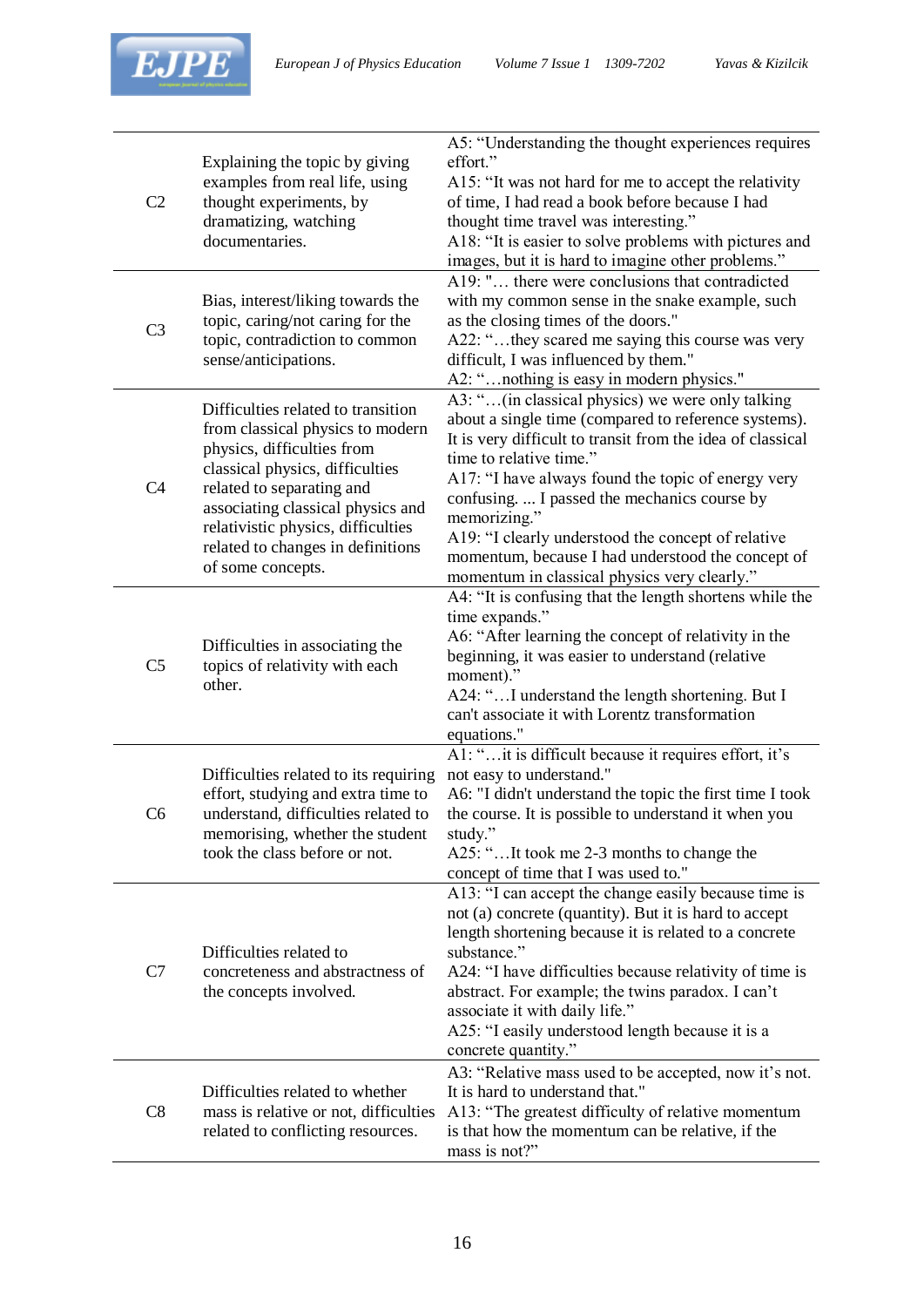

Categorized codes, categories and topics of relativity were comparatively evaluated and we tried to understand the reasons why participants had difficulties understanding.

#### **Validity and Reliability**

According to Lincoln and Guba (1985), it is more appropriate to use the concepts of trustworthiness instead of internal validity, transferability instead of external validity, dependability instead of internal reliability and confirmability instead of external reliability in qualitative studies. The trustworthiness was ensured by using two different data sources. These data sources are mentioned above. Purposive sampling was used in order to increase the external validity of the study. Also, the validity of the data obtained from the participants was increased by quoting the participants directly. The data obtained from the participants using different data collection tools was often compared and tested for consistency. In the same way, the consistency of comments was also tested. The results found were often compared with the raw data in an attempt to increase confirmability. Also, data analyses and conclusions were evaluated separately by two researchers and then researchers' evaluation results adjusted as well.

### **RESULTS**

The raw data obtained in the study was coded and categorized. Some of the codes were positive and some were negative. For example; codes stating that the student had no difficulties or codes that explain the reasons that make it easier to learn the subject were considered to be "positive". On the other hand, codes stating that the student had difficulties and explaining the reasons that make it difficult to understand the subject were considered to be "negative". These codes and categories were evaluated both separately for each topic and as a whole. A total of 96 code types, 38 positive and 58 negative, were identified. These codes were repeated by 25 participants a total of 296 times; 107 of them positive, 189 of them negative. It shows that if participants repeat a code frequently, they want to say something about this topic and they give importance to the thought that expresses the code. In addition, it indicates that in a category the more type of codes we have in that category, the more different difficulties are experienced. The number of code types and the distribution of categories according to the topics are given in Table 2.

| Topics                                       | Number of<br>Code Types | Number of<br>Categories | Categories                                                                                                           |  |  |  |
|----------------------------------------------|-------------------------|-------------------------|----------------------------------------------------------------------------------------------------------------------|--|--|--|
| <b>Relativity of Time</b>                    | $20(9+11)$              |                         | C1, C2, C3, C4, C5, C6, C7                                                                                           |  |  |  |
| Relativity of Length                         | $16(8+8)$               |                         | C1, C2, C3, C4, C5, C6, C7                                                                                           |  |  |  |
| <b>Lorentz Transformation Equations</b>      | $14(4+10)$              | $\overline{4}$          | C1, C3, C4, C6                                                                                                       |  |  |  |
| Lorentz Velocity Transformation<br>Equations | $11(3+8)$               | $\overline{4}$          | C1, C3, C4, C6                                                                                                       |  |  |  |
| <b>Relative Momentum</b>                     | $16(4+12)$              |                         | C <sub>1</sub> , C <sub>3</sub> , C <sub>4</sub> , C <sub>5</sub> , C <sub>6</sub> , C <sub>7</sub> , C <sub>8</sub> |  |  |  |
| <b>Relative Energy</b>                       | $19(10+9)$              | 8                       | C1, C2, C3, C4, C5, C6, C7,<br>C8                                                                                    |  |  |  |

*Table 2. Distribution of codes and categories in the topics of the Special Relativity*

As seen in Table 2, a minimum of 11 and a maximum of 20 codes were determined in Special Relativity topics. The minimum number of codes were in the Lorentz Velocity Transformation Equations topic and the maximum number of topics were in the Relativity of Time topic. The numbers shown in parentheses in the code number column are "positive" and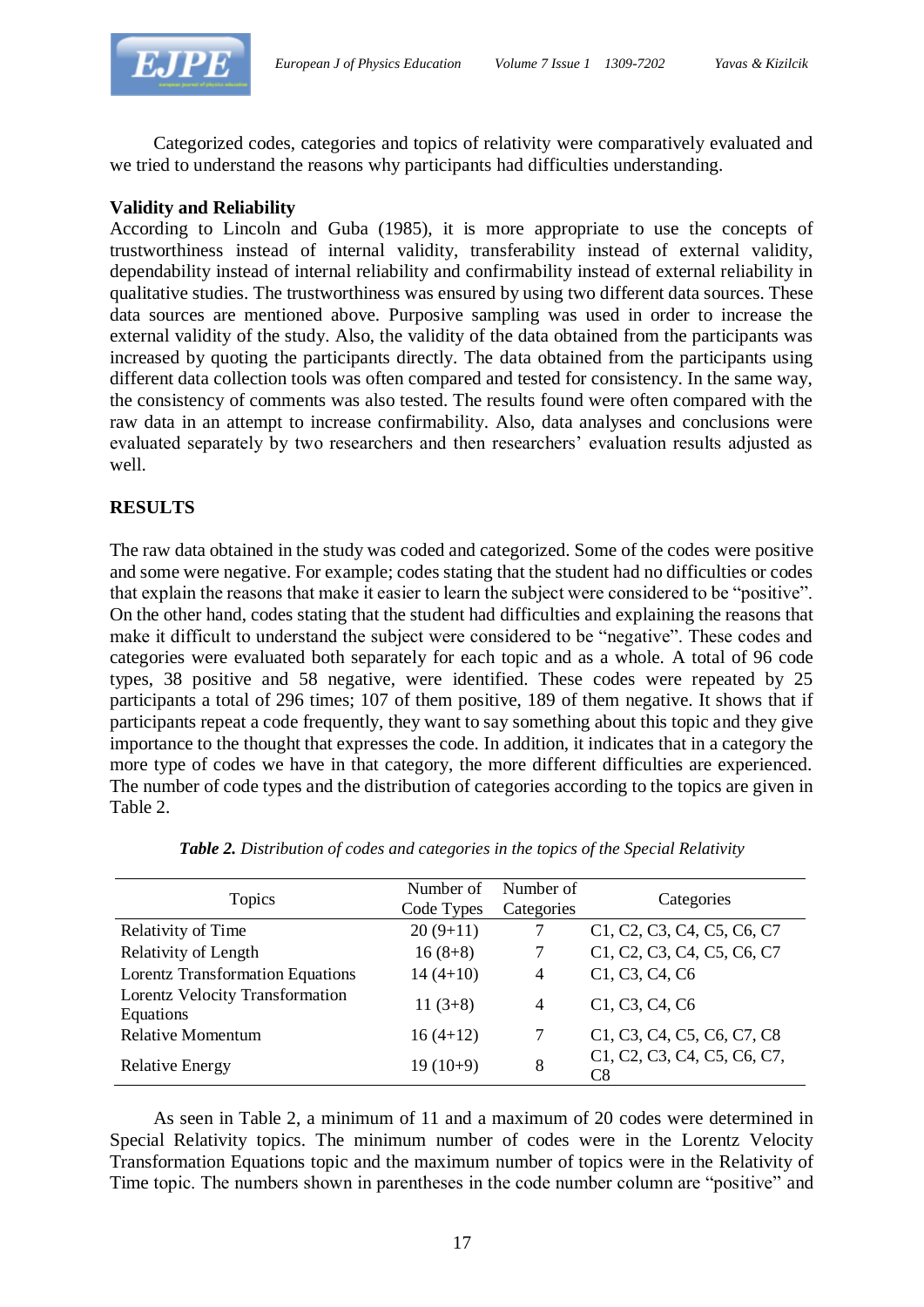

"negative" number of codes, respectively. Proportionately, the Relative Energy topic had the highest number of codes, while Relative Momentum had the lowest number of codes.

When the codes were divided into categories, the codes belonging to Lorentz Transformation Equations and Lorentz Velocity Transformation Equations were divided into the least number of categories (4). The codes belonging to the Relative Energy topic were divided into the highest number of categories (8). Categories seen in all topics were C1, C3, C4 and C6. Category C8, which was only seen in two topics, was the least common category.

The number of codes were divided according to their positiveness or negativeness, and Special Relativity topic. The resulting distribution is given in Table 3.

| Topics                      | Positive<br>Negative | C <sub>1</sub> | C <sub>2</sub>   | C <sub>3</sub> | C <sub>4</sub> | C <sub>5</sub> | C <sub>6</sub> | C7               | C8               | Total |
|-----------------------------|----------------------|----------------|------------------|----------------|----------------|----------------|----------------|------------------|------------------|-------|
|                             | Positive             | 7              | 5                | 1              | $\theta$       | $\theta$       | 6              | 1                | $\boldsymbol{0}$ | 20    |
| Relativity of Time          | Negative             | 14             | $\overline{2}$   | $\overline{2}$ | 10             | $\overline{2}$ | 6              | 3                | $\Omega$         | 39    |
|                             | Positive             | 9              | 6                | $\Omega$       | $\Omega$       | 1              | 7              | 1                | $\Omega$         | 24    |
| Relativity of Length        | Negative             | 9              | $\overline{0}$   | 1              | 5              | 1              | 6              | 1                | $\overline{0}$   | 23    |
| Lorentz                     | Positive             | 9              | $\theta$         | $\Omega$       | 1              | $\theta$       | $\overline{0}$ | $\Omega$         | $\overline{0}$   | 10    |
| Transformation<br>Equations | Negative             | 33             | $\mathbf{0}$     | 3              | $\overline{0}$ | $\mathbf{0}$   | $\overline{4}$ | $\boldsymbol{0}$ | $\boldsymbol{0}$ | 40    |
| Lorentz Velocity            | Positive             | 4              | $\theta$         | $\overline{0}$ | 1              | $\theta$       | $\theta$       | $\boldsymbol{0}$ | $\boldsymbol{0}$ | 5     |
| Transformation<br>Equations | Negative             | 30             | $\overline{0}$   | 1              | $\overline{2}$ | $\theta$       | $\overline{4}$ | $\theta$         | $\theta$         | 37    |
|                             | Positive             | 11             | $\theta$         | $\theta$       | $\overline{4}$ | 6              | $\overline{0}$ | $\Omega$         | $\Omega$         | 21    |
| <b>Relative Momentum</b>    | Negative             | $\overline{2}$ | $\theta$         | 3              | 10             | $\theta$       | 5              | 1                | 3                | 24    |
|                             | Positive             | 8              | 3                | $\overline{4}$ | 6              | 3              | 3              | $\Omega$         | $\Omega$         | 27    |
| <b>Relative Energy</b>      | Negative             | 3              | $\boldsymbol{0}$ | $\overline{2}$ | 9              | $\theta$       | 6              | 4                | $\overline{2}$   | 26    |
|                             | Positive             | 48             | 14               | 5              | 12             | 10             | 16             | $\overline{2}$   | $\Omega$         | 107   |
| Total                       | Negative             | 91             | $\mathfrak{D}$   | 12             | 36             | 3              | 31             | 9                | 5                | 189   |

*Table 3. Distribution of Number of Codes According to Special Relativity Topics and Categories*

Examining the distribution of codes according to categories as shown in Table 3, it is seen that the negative codes were the majority in most categories except for C2 and C5. Examining on the basis of topics, the number of positive codes were higher in the Relativity of Length and Relative Energy topics with a narrow margin, while the number of negative codes were higher in the Relative Momentum topic with a narrow margin. In all other categories, the number of negative codes were significantly higher.

The C1 category had the highest number of codes in total, both positive and negative. The number of codes in this category was almost equal to half the total number of codes in all categories. Looking at the data in the C1 category as given in Table 3, it is seen that negative opinions were generally dominant. This is especially evident in the Lorentz Transformation Equations and Lorentz Velocity Transformation Equations topics. On the other hand, it is undeniable that positive opinions were the majority in the Relative Energy and Relative Momentum topics. It is also noticeable that the number of positive and negative opinions were equal in the Relativity of Length topic. Examining the negative opinions, which dominated the majority of the topics, it is seen that a considerable number of negative opinions were related to difficulties in determining the reference system and this difficulty was reflected in problem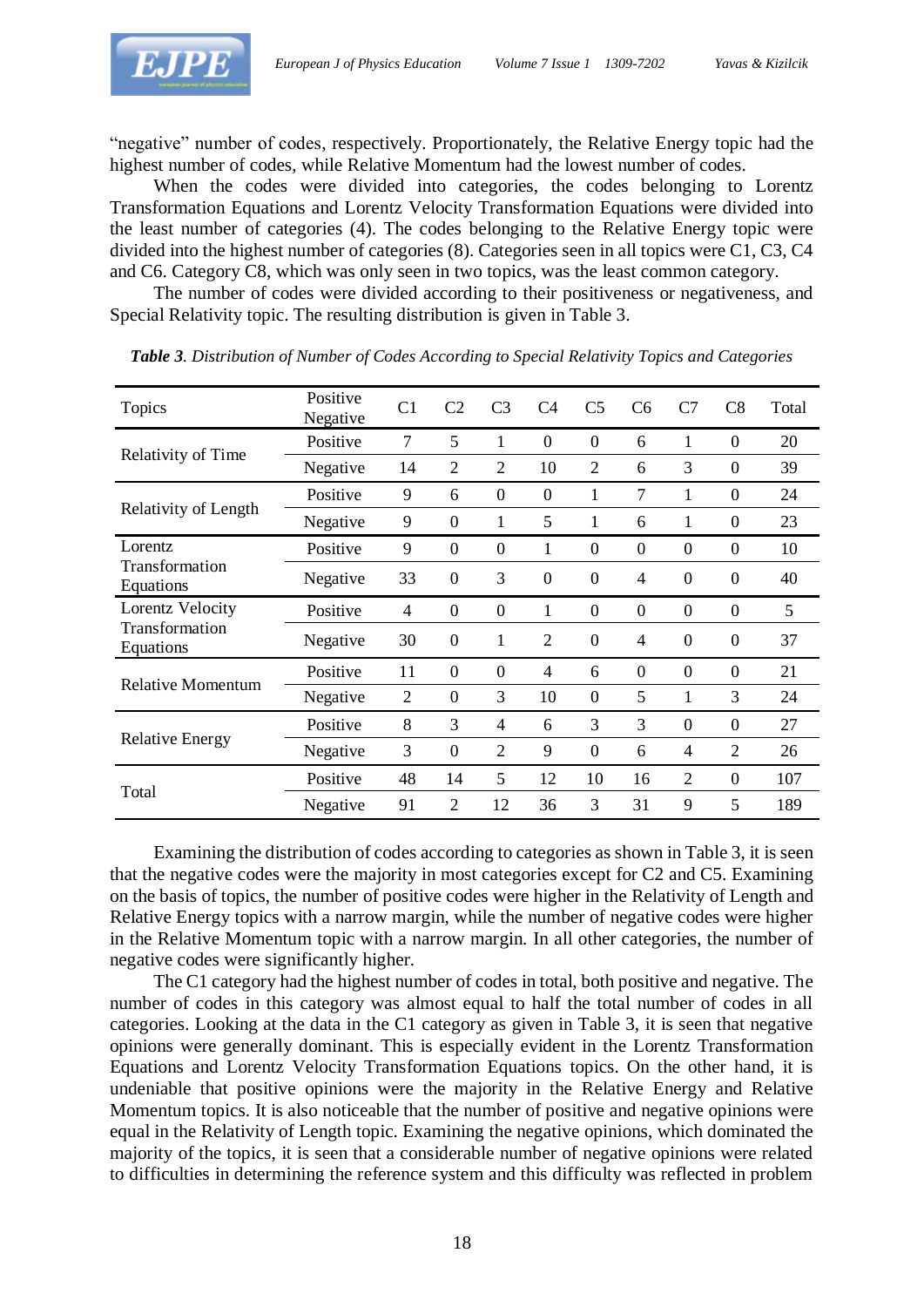

solving and using connections. Participant A1's remark of *"I'm having trouble with determining the reference system. I can't make out which reference system the quantity was measured with"'* is a good example that demonstrates the effect of difficulties in determining the reference system in problem solving.

In most of the topics, there were no positive or negative codes related to C2. Accordingly, it may be thought that there were no methodological problems affecting the learning process. It is noteworthy that the most of the codes in Relativity of Time, Relativity of Length and Relative Energy were positive. Examining the content of the codes, it is seen that adjusting the explanation of the topic according to the context, watching documentaries and using thought experiments had positive effects on teaching. For example, participant A5's remark of *"...it's easier to understand the topic (time dilation) with the Twin Paradox",* and participant A3's remark of *"The topic (length shortening) becomes more understandable when we use examples with objects that we are used to (use in everyday life)"* emphasize the importance of thought experiments and points to the importance of adjusting the explanation of the topic according to the context.

C3 draws a poor image in all topics in terms of the number of opinions. The codes are generally negative except for Relative Energy. Examining the content of the codes; it is seen that there was a bias about the difficulty of the topic. The participants indicated that they found the contents of the topic to be contradictory with their common sense and everyday experiences. Participant A24's remark of *"I can't associate it (Relativity of Time) with daily life. It contradicts with all my experiences since childhood. It (Relativity of Time) is a situation that I have never felt/experienced before"*, is a good example for this. The remark of participant A9: *"It is not strange for me anymore that the connection are different (from classical physics)",* stands out among the positive opinions in Relative Energy. This situation may be an indicator that the students accepted the concepts and the phase of finding the new ideas odd was overlooked as they proceeded to the Special Relativity topic. Additionally, it may be concluded from the codes that the popularity of the  $E = mc^2$  equation suggested by Einstein for relative energy was quite effective. The topic was interesting for the participants and the high curiosity about the topic was reflected positively in the codes. For example, participant A6's remark of *"I found*  $E = mc^2$  *to be interesting because it's such a popular formula and..."* and participant A21's remark of *"... I think of Einstein when I think of physics and I think of E = mc<sup>2</sup> when I think of Einstein and this made me curious"*, exemplify this fact.

Examining the distribution of codes in the C4 category, which involved the codes related to the transition from classical physics to relativistic physics, it is seen that the negative codes were in the majority. Also, the number of codes was higher than for most other categories as well. Category C4 had the highest number of codes after C1. The reason that there was a concentration of negative opinions in the Relativity of Time and Relativity of Length topics may be due to the fact that they constitute the first step in understanding Special Relativity. Participant A2's remark of *"I found the concepts and imagining them in my mind to be difficult, because it (Relativity of Time) is the first topic of the transition from classical physics to relativity"*, clearly shows this. However, it is also seen that there was a concentration of negative opinions about Relative Energy and Relative Momentum as well. Examining the content of these codes, difficulties experienced with the momentum and energy topics in classical physics were also evident in the relative momentum and relative energy topics. Participant A24's remark of *"I'm having difficulties with momentum in classical physics a well. It's not a topic that I can get a grasp of. That's why I'm having trouble with relative momentum too",* emphasizes this situation. Additionally, the participants indicated that they were not able to distinguish between momentum and energy when they were supposed to use these concepts according to the classical approach and when they were supposed to use them according to the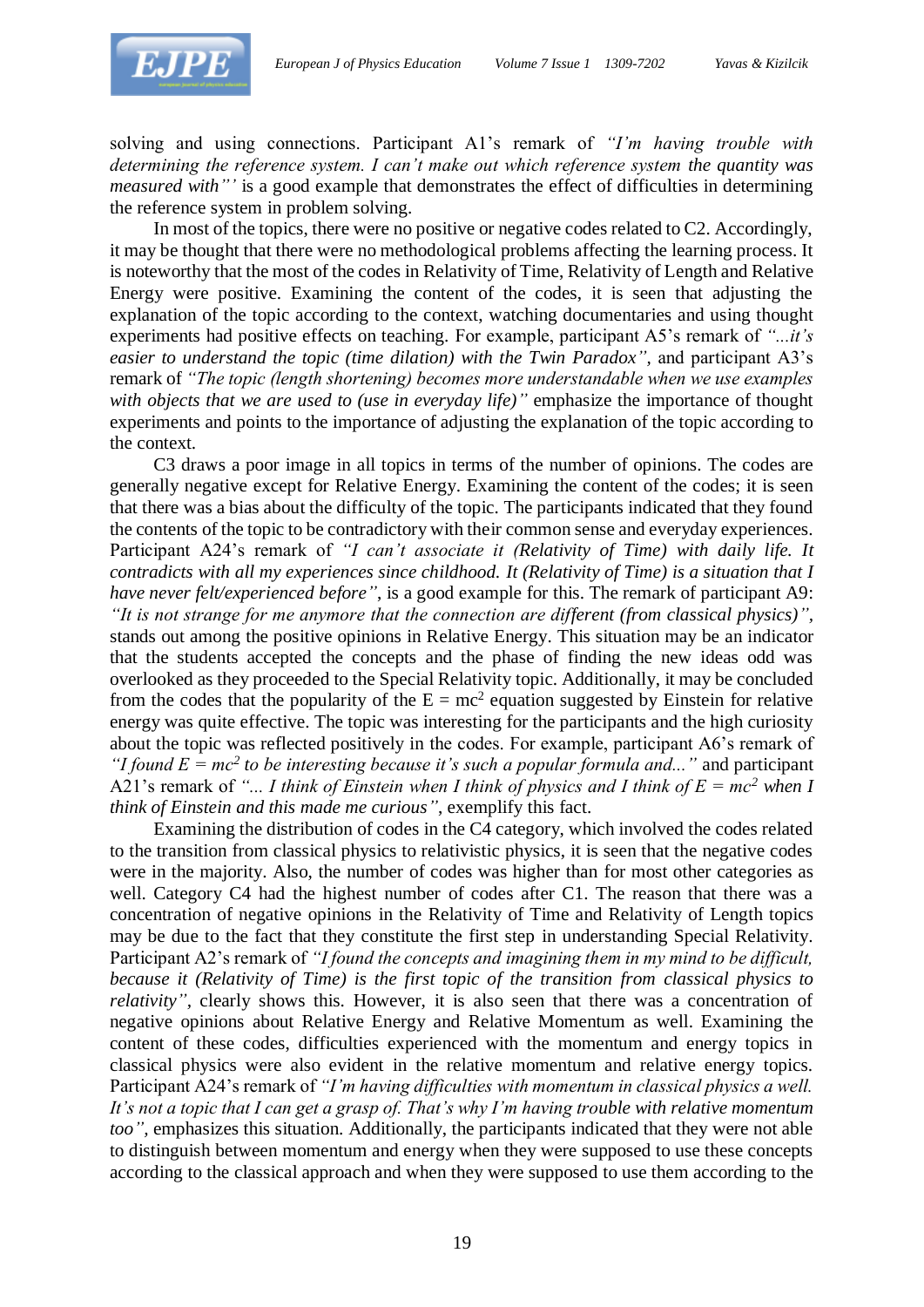

relativist approach. It was found that the participants had trouble with understanding why they needed concepts of relative energy and relative momentum. Also, not being able to fully rationalize the mass-energy equivalence was among the negative opinions.

The number of codes was not high in the C5 category, which involved the codes related to relations between the relativity topics and there were no codes in this category in the Lorentz Transformation Equations and Lorentz Velocity Transformation Equations topics. The codes in Relative Momentum and Relative Energy were all positive. Although the relations between the Special Relativity topics were not generally considered to be difficult, the only topic that did not involve positive opinions but only negative ones was Relativity of Time. Looking at the content of negative opinions, the participants stated that they had difficulty in handling Relativity of Time with Lorentz Transformation Equations. It was emphasized that the opposite actions of time and length under relativity conditions (shortening of length while time dilates) caused confusion. Considering the positive codes in Relative Momentum and Relative Energy on the other hand, since they had already understood the logic of Special Relativity, the participants stated that they had no difficulty in associating Relative Momentum and Relative Energy with other topics of relativity.

C6 is another category which had a high number of codes derived from the opinions of the participants. The majority of these codes were negative in nature. Although the number of positive and negative codes was almost equal in Relativity of Time and Relativity of Length topics, the negative codes were dominant in other topics. Considering the content of negative opinions, it was emphasized that the subject required effort and time. It is also noteworthy that the number of students repeating the course were quite high. The participants emphasized that they did not understand Special Relativity the first time, but they were able to understand it after repeating the course. The content of positive codes in Relativity of Time and Relativity of Length generally consisted of opinions related to the ease of understanding of the topics.

There were a relatively low number of codes in the C7 category, which involved opinions related to concreteness or abstractness of the topic. There were no positive or negative codes in the Lorentz Transformation Equations and Lorentz Velocity Transformation Equations topics. However, the number of negative codes was high especially for Relativity of Time and Relative Energy. Participant A11's remark of *"I had trouble because they are abstract concepts, I couldn't imagine them",* is an example. It is seen that the participants generally considered the concepts of time and energy to be abstract and difficult. In addition, participant A25's remark of *"I easily understood length because it is a concrete quantity",* demonstrates the ease of understanding associated with concrete objects. On the other hand, participant A13's remark of *'"I can accept the change easily because time is not concrete. But it is hard to accept length shortening because it is related to a concrete substance",* represents a divergent opinion.

The codes that resulted from the contradictions in sources were collected in the C8 category. This is the category that had the least number of codes. In this category, there were no codes in any topics other than Relative Momentum and Relative Energy, and all codes were negative. In some of the sources, it is mentioned that mass relatively varied with velocity. In some other sources on the other hand, it is indicated that this was wrong and mass did not vary with velocity. The participants stated that they were confused because there was different information in different sources. For example, participant A3 explains this situation clearly:

*"The fact that there are two different explanations for the relativity of mass leads to confusion."* and *"It seems as if there were two different masses in the (relative) kinetic energy formula. It is very difficult to understand this topic (Relative Energy)."*

#### **CONCLUSION AND DISCUSSION**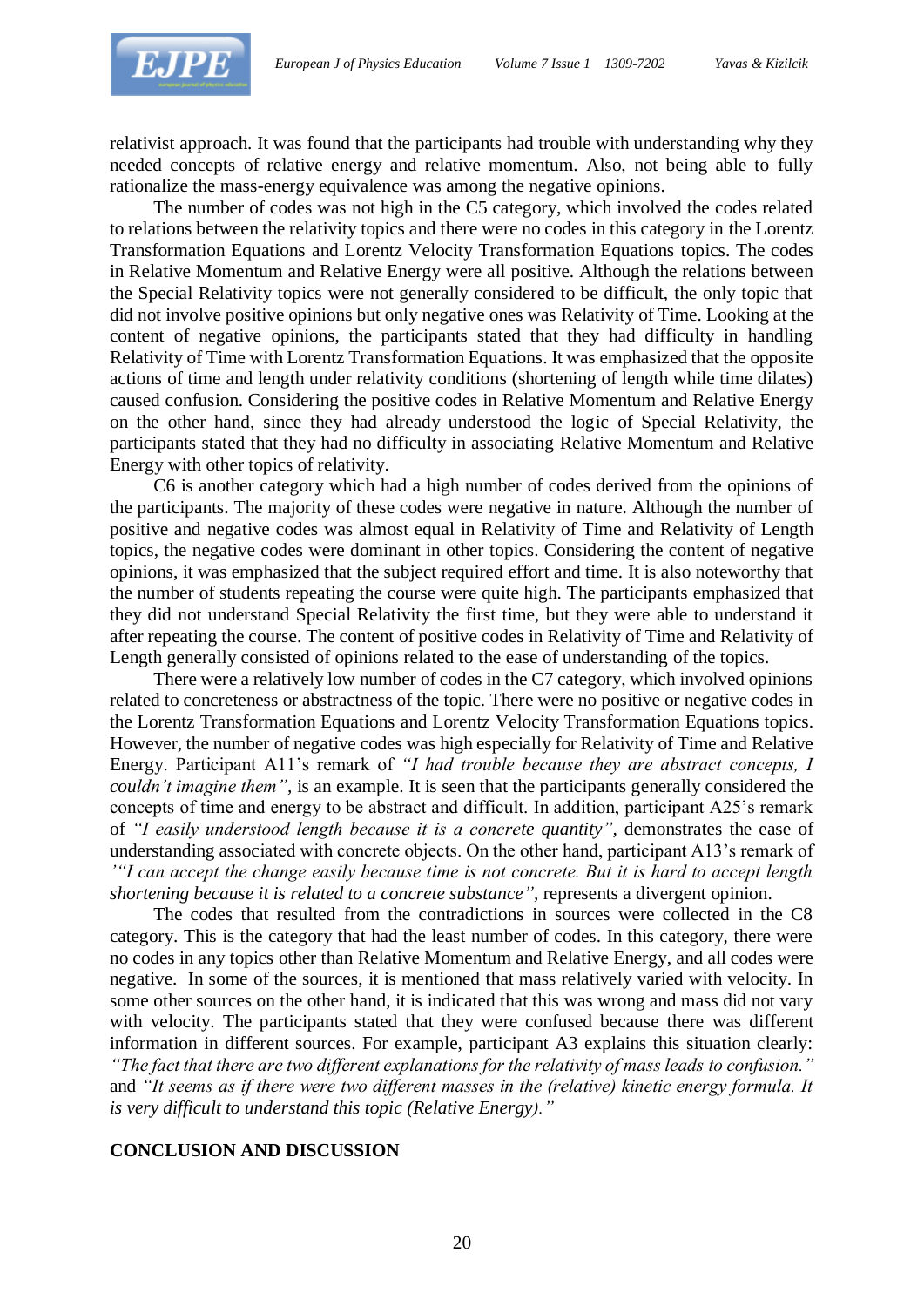

Based on the study data, in conclusion, it can be said that the participants found the subject of Special Relativity interesting. According to Ogborn (2005), although students find Special Relativity very interesting when they first hear about the concept of time dilation and the mysterious formula of  $E=mc^2$ , the mathematical difficulties that they experience when they meet the Lorentz transformations cause them to lose interest. In the present study, the mathematical difficulties stand out as one of the problems that the participants faced when learning about relativity. Especially in Lorenz Transformation Equations, these difficulties are seen to be more dominant. The problems related to determining the reference system were the mathematical problems. The participants mentioned that, when solving problems, they had had difficulty in understanding which quantity was measured by which observer or which reference system, even if they comprehended that the issues belonged to the Special Relativity topic. Aslanides and Savage (2013) identified that the students couldn't comprehend the correct relativistic thinking and couldn't define the symmetry between these two references. In the present work, the participants mentioned that they had comprehended relativity. Maybe the problem was that they could not define the correct relativistic thought exactly. To expose this situation, it can be researched in more detail. Some studies emphasize challenges experienced by students with reference systems at various levels, which are similar to challenges observed in this study (Dimitriadi & Halkia, 2012; Scherr et al, 2002). Additionally, difficulties related to visual and spatial skills, remembering the formulas, constructing the problems and applying mathematical skills in problems were observed. Taking the statements of the participants into account, it was seen that using storytelling and visualization in the presentation of the problem was useful. Therefore, use of such methods in problem presentations could be increased.

However, it was also found that the participants were biased about the difficulty of the topic. The fact that there are a lot of rumors about the very difficult nature of relativity caused students to have a bias concerning the course. According to the participants, another reason why the topics of relativistic physics are so difficult to learn is that it requires extra effort and time.

Another point where students have difficulties related to learning is the classical physicsmodern physics paradigm shift, because events encountered by the participants in their everyday lives can generally be explained in accordance with the classical physics paradigm. Besides, it is possible to conduct real experiments with classical physics. On the other hand, relativistic physics is a subject that is not encountered in everyday life and it is not suitable to perform real experiments. In addition, relativistic physics usually produces results that contradict with real everyday experiments and perceptions. Scherr (2007), in her work, identified that it can be because of beliefs which we acquired in daily life, it is difficult for students to learn the relativity of simultaneity. According to Scherr (2007), the experience which we have gained in everyday life allows us to believe that the relativity of simultaneity is absolute. Among the difficulties that the participants faced when learning about relativity, this situation can be seemed clearly to be evident. Difficulties related to abstractness of relativistic physics, problems associating it with everyday life and imaging the concepts in mind were clearly stated by the participants. In order to overcome these difficulties, it is suggested in some studies that special relativity is taught by visualisations, using computer programs such as animations, simulations and games (Carr & Bossomaier,2011; Henriksen, 2014; Kortemeyer et al, 2013; Kraus, 2008; McGrath et al, 2010; Savage et al, 2007; Wegener et al, 2012). The use of thought experiments in teaching of the special relativity as an effective tool is also common (Cacioppo & Gangopadhyaya, 2012; Cornier & Steinberg, 2010; Franklin, 2010). Although the statements of the participants underlined the importance of thought experiments, they also indicated the difficulties in understanding them.

It is seen in some sources (Born, 1962; Feynman, 1997) that mass varied depending on velocity based on the experimental validation of the predictions of special relativity. In recent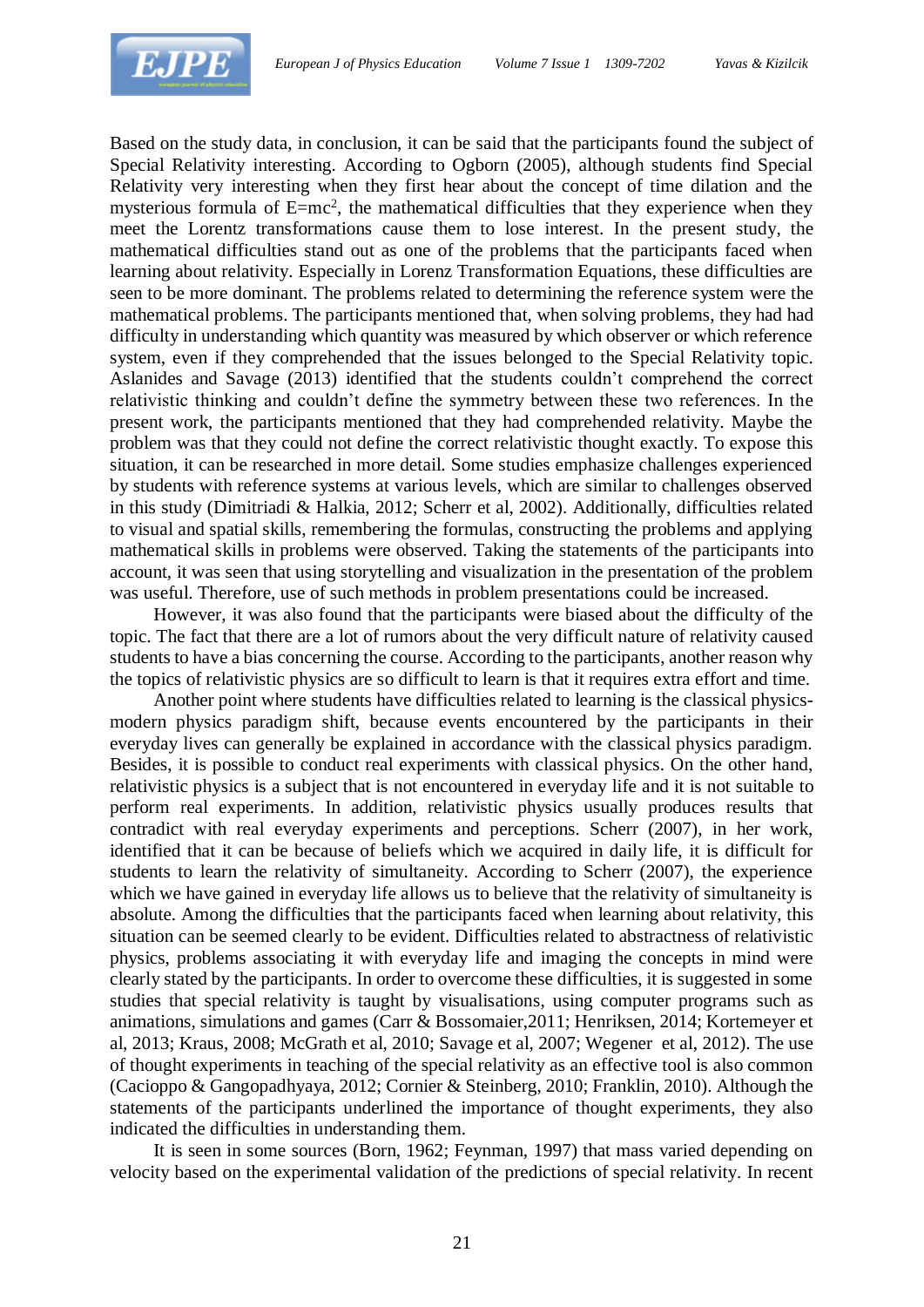

years, it has been indicated that the concept of velocity-dependent mass was a misunderstanding and this fact had to be changed in all books and curricula (Hecht, 2009; Okun, 1989). Some books featuring special relativity changed the parts about the concept of "relative mass" in later editions (Serway & Beichner, 2000; Ünlü et al, 2014). Thus, the contradictory explanations about "relative mass" in sources featuring special relativity caused confusion. The pre-service teachers who participated in this study stated their difficulties in this regard. Selçuk (2011) addressed a similar situation in detail in his study.

## **REFERENCES**

- Al-Khalili, J. (2003). Time travel: separating science fact from science fiction. *Physics Education*, *38*(1), 14-19.
- Altunışık, R., Coşkun, R., Yıldırım, E. & Bayraktaroğlu, S. (2002). *Sosyal Bilimlerde Araştırma Yöntemleri (Research Methods in Social Sciences).* (2nd.ed.)*.* Adapazarı: Sakarya Kitabevi.
- Arriassecq, I. & Greca, I. M. (2012). A teaching–learning sequence for the special relativity theory at high school level historically and epistemologically contextualized. *Science & Education, 21*, 827–851.
- Aslan, O. (2009). *Fen ve teknoloji öğretmenlerinin bilimin doğası hakkındaki görüşleri ve bu görüşlerin sınıf uygulamalarına yansımaları (Science and technology teachers' views on nature of science and the reflexions of these views on classroom activities)*. Unpublished PhD. Dissertation. Ankara: Gazi Üniversitesi, Eğitim Bilimleri Enstitüsü.
- Aslanides, J. S. & Savage, C. M. (2013). Relativity concept inventory: Development, analysis, and results. *Physical Review Special Topics - Physics Education Research*, *9*, 010118. doi:10.1103/PhysRevSTPER.9.010118
- Born, M. (1962). *Einstein's theory of relativity*. New York: Dover.
- Cacioppo, R. & Gangopadhyaya, A. (2012). Barn and pole paradox: revisited. *Physics Education*, *47*(5), 563-567.
- Carr, D. & Bossomaier, T. (2011). Relativity in a rockfield: A study of physics learning with a computer game. *Australasian Journal of Educational Technology*, *27*(6), 1042-1067.
- Cornier, S. & Steinberg, R. (2010). The twin twin paradox: Exploring student approaches to understanding relativistic concepts. *The Physics Teacher*, *48*, 598-601.
- Dimitriadi, K. & Halkia, K. (2012). Secondary students' understanding of basic ideas of special relativity. *International. Journal of Science Education*, *34*(16), 2565-2582.
- Feynman, R. P. (1997). *Six not-so-easy-pieces Einstein's relativity, symmetry, and space-time.* California: Perseus Books.
- Franklin, J. (2010). Lorentz contraction, Bell's spaceships and rigid body motion in special relativity. *European. Journal of Physics, 31*, 291-298.
- Guisasola, J., Solbes, J., Barragues, J. J., Morentin, M. & Moreno, A. (2009). Students' understanding of the special theory of relativity and design for a guided visit to a science museum. *International Journal of Science Education*, *31*(15), 2085-2104.
- Hecht, E. (2009). Einstein on mass and energy. *American Journal of Physics*, 77, 799-806.
- Henriksen, E. K., Berit Bungum, B., Angell, C., Tellefsen, C.W., Frågåt, T. & Bøe, M.V. (2014). Relativity, quantum physics and philosophy in the upper secondary curriculum: challenges, opportunities and proposed approaches. *Physics Education*, *49*(6), 678-684.
- Ireson, G. (1996). Relativity at A-level: A looking glass approach. *Physics Education, 31*(65), 356–361.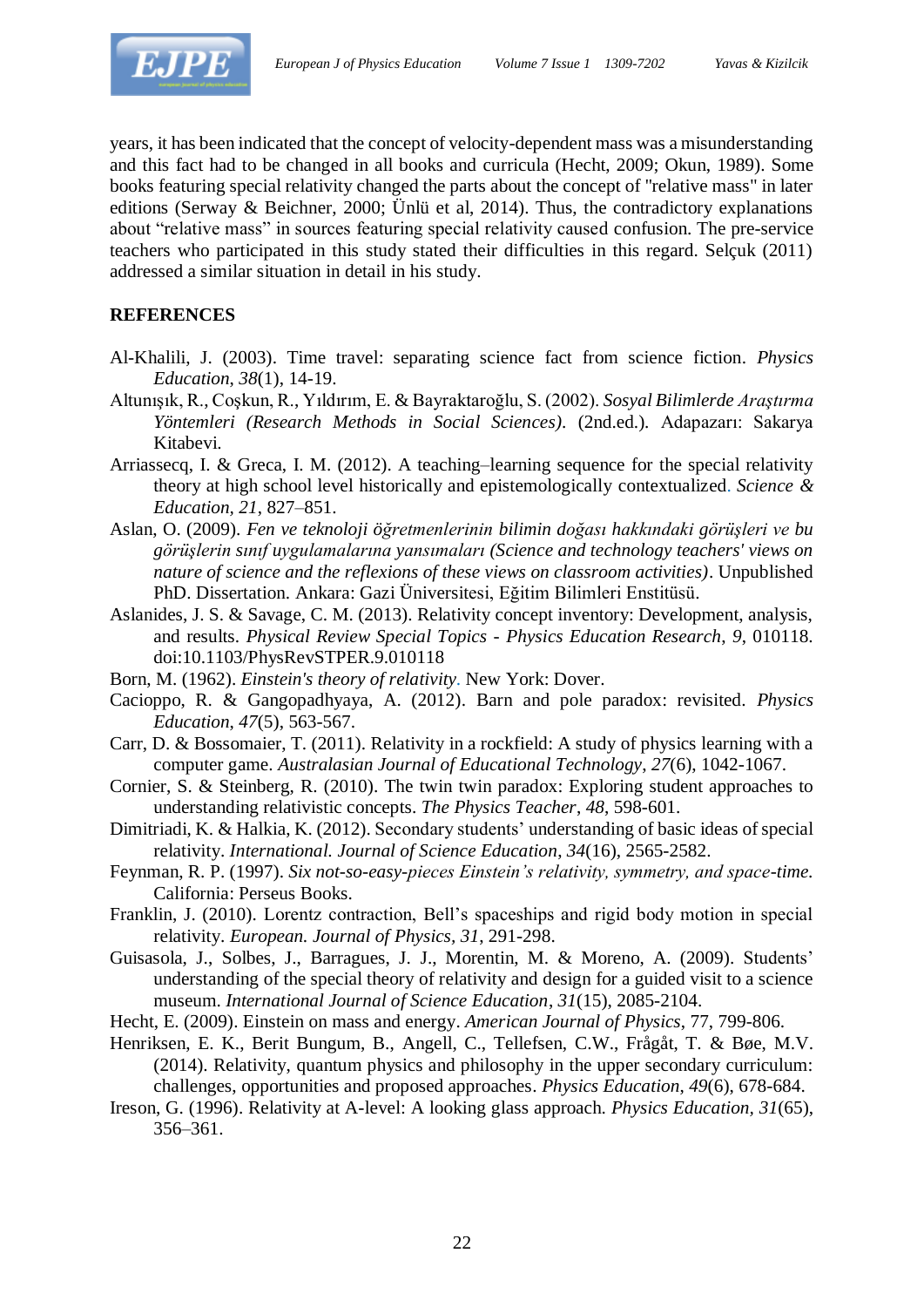

- Kortemeyer, G., Fish, J., Hacker, J., Kienle, J., Kobylarek, A., Sigler, M., Cheu, R., Kim, E., Sherin, Z., Sidhu, S. & Tan, P. (2013). Seeing and experiencing relativity – A new tool for teaching. *The Physics Teacher, 51*, 460-461.
- Kraus, U. (2008). First-person visualizations of the special and general theory of relativity. *European. Journal of Physics*, *29*, 1–13.

Lincoln, Y. S. & Guba, E. G. (1985). *Naturalistic inquiry*. Beverly Hills, CA: Sage.

- McGrath, D., Wegener, M., McIntyre, T.J., Savege, C. & Williamson, M. (2010). Student experiences of virtual reality: A case study in learning special relativity. *American Journal of Physics, 78*(8), 862-868.
- Merriam, S. B. (1998). *Qualitative research case study applications in education*. San Francisco: Jossey-Bass Publishers.
- Ogborn, J. (2005). Introducing relativity: less may be more. *Physics Education, 40*(3), 213-222.
- Okun, L.B. (1989). The concept of mass. *Physics Today*, *42*, 31-6
- Özcan, Ö. (2011). Pre-service physics teachers' problem solving approaches in special theory. *Hacettepe University Journal of Education*, *40*, 310-320.
- Savage, C.M., Searle, A. & Mc Calman, L. (2007). Real time relativity: Exploratory learning of special relativity. *American Journal of Physics, 75*(9), 791-798.
- Scherr, R. E., Shaffer, P. S. & Vokos, S. (2001). Student understanding of time in special relativity: Simultaneity and reference frames. *Phys. Educ. Res., Am. J. Phys. Suppl., 69*, 24-35.
- Scherr, R. E., Shaffer, P. S. & Vokos, S. (2002). The challenge of changing deeply held student beliefs about the relativity of simultaneity. *American Journal of Physics*, *70*, 1238-1248.
- Scherr, R. E. (2007). Modeling student thinking: An example from special relativity. *American Journal of Physics, 75*, 272-280. doi: 10.1119/1.2410013
- Selçuk, G.S. (2011). Addressing pre-service teachers' understandings and difficulties with some core concepts in the special theory of relativity. *European Journal of Physics*, *32*, 1–13.
- Serway, R. A. & Beichner R. J. (2000). *Physics for scientists and engineers with modern physics,* (5th.ed.). Saunders, Orlando, FL.
- Singh, S. P., Singh, A. & Hareet, P. (2011). The redshifts in relativity, *European Journal of Physics Education* 2(2), 24-48.
- Singh, S.P. (2013). How The Laser Helped to Improve the Test of Special Theory of Relativity?, *European Journal of Physics Education* 4(2), 14-27.
- Smith, G. S. (2011). Visualizing special relativity: the field of an electric dipole moving at relativistic speed. *European Journal of Physics, 32*, 695–710.
- Strauss, A. L. & Corbin, J. (1990). *Basics of qualitative research: Grounded theory procedures and techniques.* Nwebury Park, CA: Sage Publications.
- Ünlü, P., İngeç¸ Ş.K, Budak, M. G. & Avcı, D. E. (2014). *Fizik 4 modern fizik (Physics 4 modern physics).* Ankara: Anı Yayıncılık.
- Villani, A. & Pacca, J. L. A. (1987). Students' spontaneous ideas about the speed of light. *International Journal of Science Education*, *9*, 55–66.
- Villani, A. & Arruda, S. M. (1998). Special theory of relativity, conceptual change and history of science. *Science & Education*, *7*, 85-100.
- Wegener, M., McIntyre, T. J., McGrath, D., Savage, C. M. & Williamson, M. (2012). Developing a virtual physics world. *Australasian Journal of Educational Technology*, *28*(3), 504-521.
- Yıldırım, A. & Şimşek, H. (2006). *Sosyal Bilimlerde Nitel Araştırma Yöntemleri (Qualitative Research Methods in Social Sciences). Fifth Edition,* Ankara: Seçkin Yayıncılık.